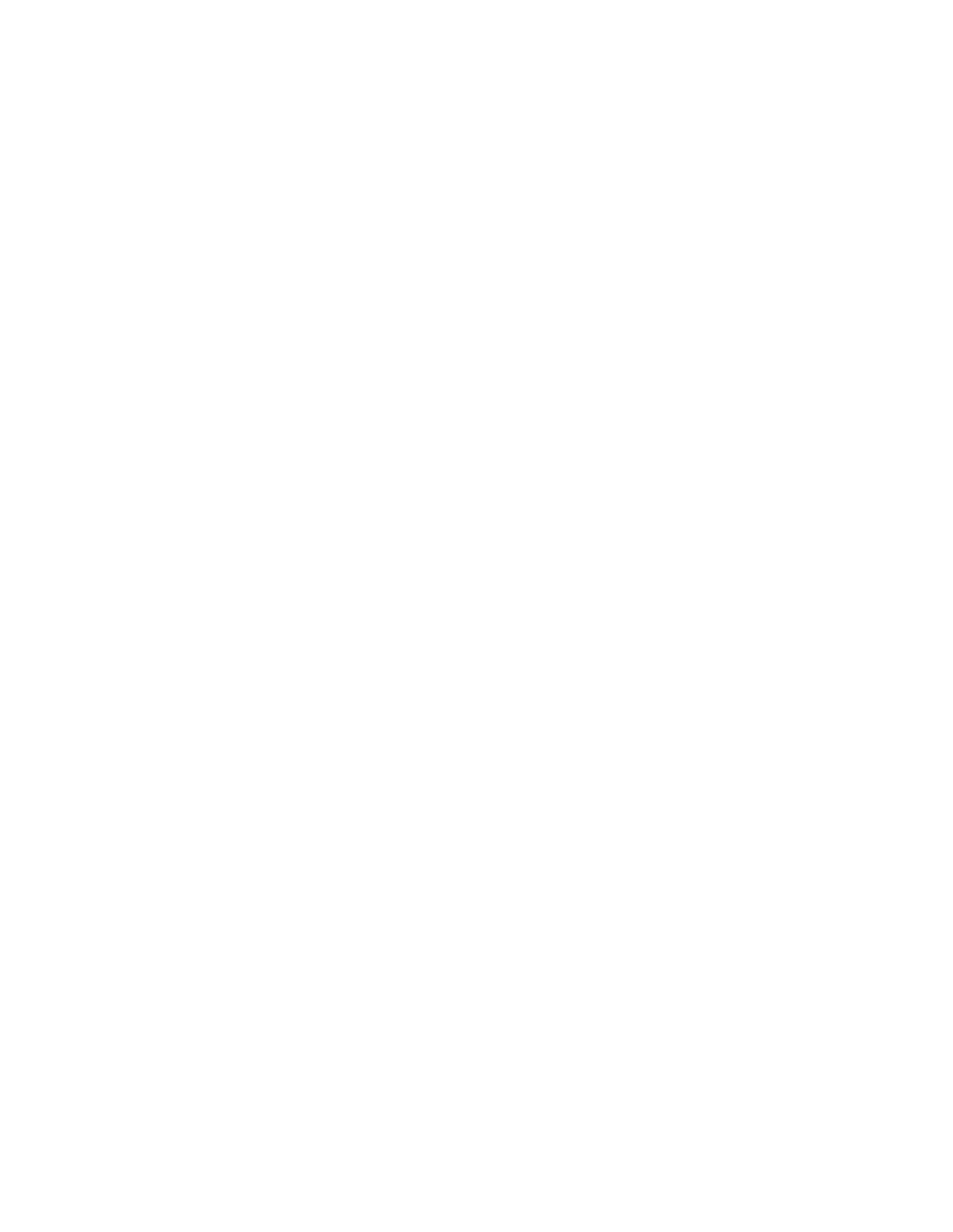# **Contents**

| Introduction                                    | 3  |
|-------------------------------------------------|----|
| Instructions for Completing the IFHE            |    |
| Preparing for Observations                      |    |
| Determining Strengths and Needs<br>$\bullet$    |    |
| <b>Making Recommendations</b><br>$\bullet$      |    |
| Using the IFHE: Interview & Observation         |    |
| Putting It All Together: Report Summary         | 17 |
| Summary Results and Recommendations of the IFHE | 19 |
| References                                      | 21 |
|                                                 |    |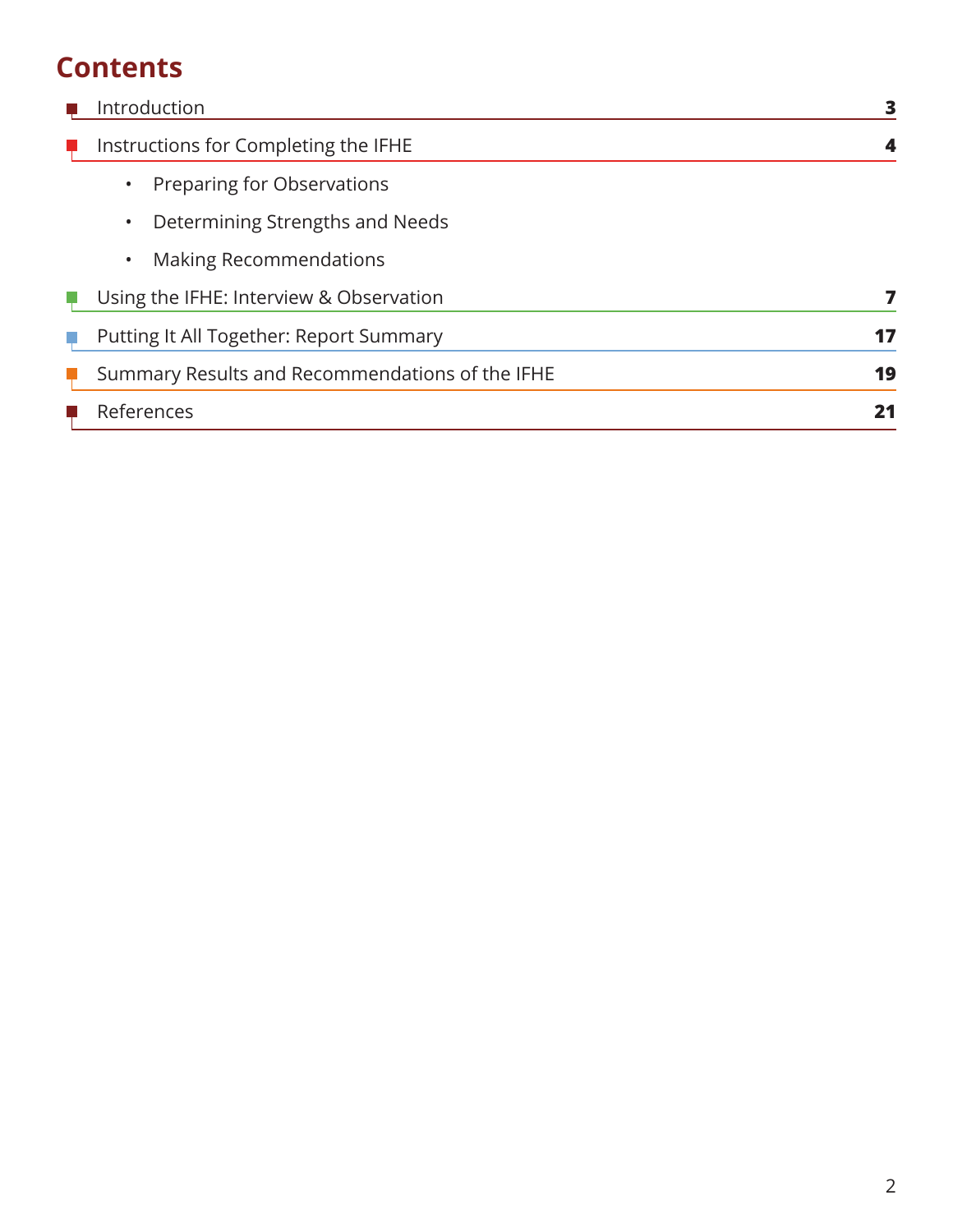# **Informal Functional Hearing Evaluation**

# **Introduction**

The Informal Functional Hearing Evaluation (IFHE) is meant to guide the teacher of the deaf and hard of hearing (TDHH), the teacher of the visually impaired (TVI), and the teacher of students with DeafBlindness (TDB) in determining the impact of a potential hearing loss on educational functioning for students with visual impairments and multiple disabilities.

The IFHE can serve as a guide for determining what accommodations are needed in the classroom, home, and community environments to promote student access to information. Because of the difficulty that a loss in both distance senses presents, a child who is deafblind may demonstrate a delay in identifying, understanding, and interpreting sounds and their sources. This delay can be pronounced, even if formal testing indicates a minimal loss of vision and hearing. This delay or lack of auditory response in children with deafblindness is often misinterpreted as delayed cognition. As a result, children with deafblindness may require auditory training.

If an educator is concerned that a student with a visual impairment may also have a hearing loss:

- The IFHE can provide information about how the child is currently using his/her hearing in a variety of settings and then guide the Individualized Education Program (IEP) team in developing instructional strategies to address the child's dual sensory needs.
- The IFHE can document concerns when a student is unable to participate in formal testing (a lack of formal language, health issues, or concerns regarding sedation to test for an auditory brainstem response (ABR)).
- The IFHE can help shape programming considerations for a student with deafblindness.
- The IFHE can serve as a guide for determining what accommodations are needed in the classroom, home, and community environments to promote student access to information.
- The IFHE can be used as a compliment before formal testing to provide valuable information to the audiologist or ENT. **IFHE should not serve as sole documentation of hearing impairment; formal testing is needed.**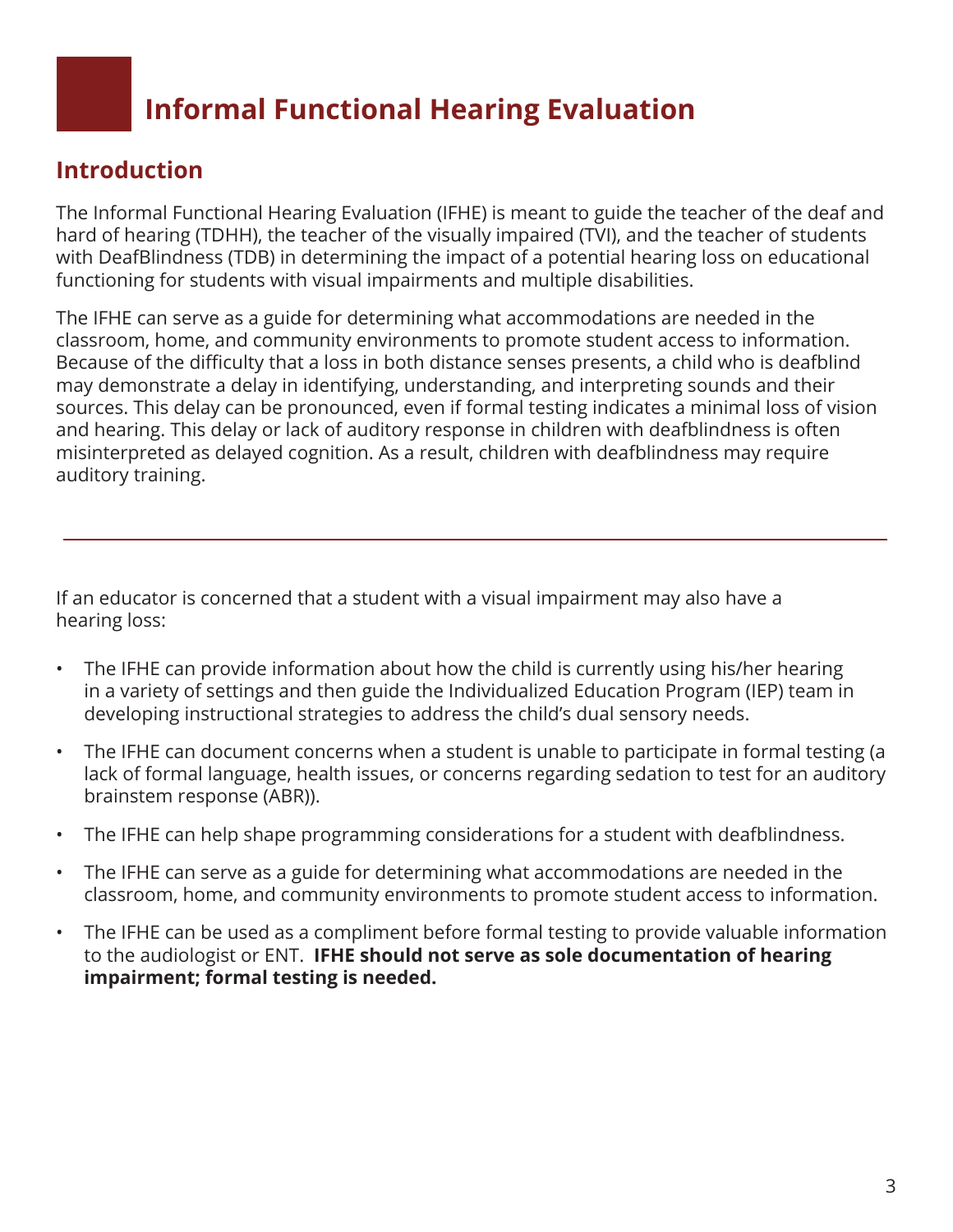# **Instructions for Completing the IFHE**

The Informal Functional Hearing Evaluation (IFHE) should be completed by the educational team under the guidance of the TDHH, TDB, and/or speech-language pathologist, in collaboration with the TVI. The process consists of the following components:

- **• Parent/Staff/Medical Team Interviews:** Use the Interview Worksheet with the IFHE to discuss observed behaviors related to the child's hearing with those who can share information about the child's auditory functioning in home, classroom, and community settings.
- **• Natural Observation:** Use the IFHE while watching the child in familiar environments, during familiar activities.
- **• Systematic Observation:** Use the IFHE while referencing information from formal hearing tests to observe behavior within familiar routines and record patterns that might indicate a child's use of hearing.

# **Preparing for Natural and Systematic Observation** Example

The graphic below presents familiar and typical environmental sounds and their corresponding frequency levels. When designing the materials and protocols for your observations it is important to first review any existing audiological evaluations to determine the best available frequencies and degrees of hearing loss. Is it low-frequency or high-frequency loss? This information will help to collect sound sources to use when designing the routines that will serve your observations.

Routines add predictability and structure and should be used as the observational context for the IFHE. To learn more about routines and to see some examples of routines that can be used to evaluate a child's functional hearing, visit Communication for Children with DeafBlindness.

If no audiological evaluation exists, choose a wide range of sound sources with various frequencies, such as a drum, piano, whistle, vacuum cleaner, etc. Of course, the human voice is also a good sound source and should be used in all evaluations.

If the results of formal hearing tests indicate that the child should be able to hear loud low frequency sounds like a drumbeat, set up a simple turn-taking game, beating a drum to see if the child participates. Does the child take a turn after you stop? If the child participates in this game, you can try similar interactions, with other sounds, that vary by pitch and loudness. Record your observations. It might take several repetitions of the game, across several days or weeks, before the child learns his or her role.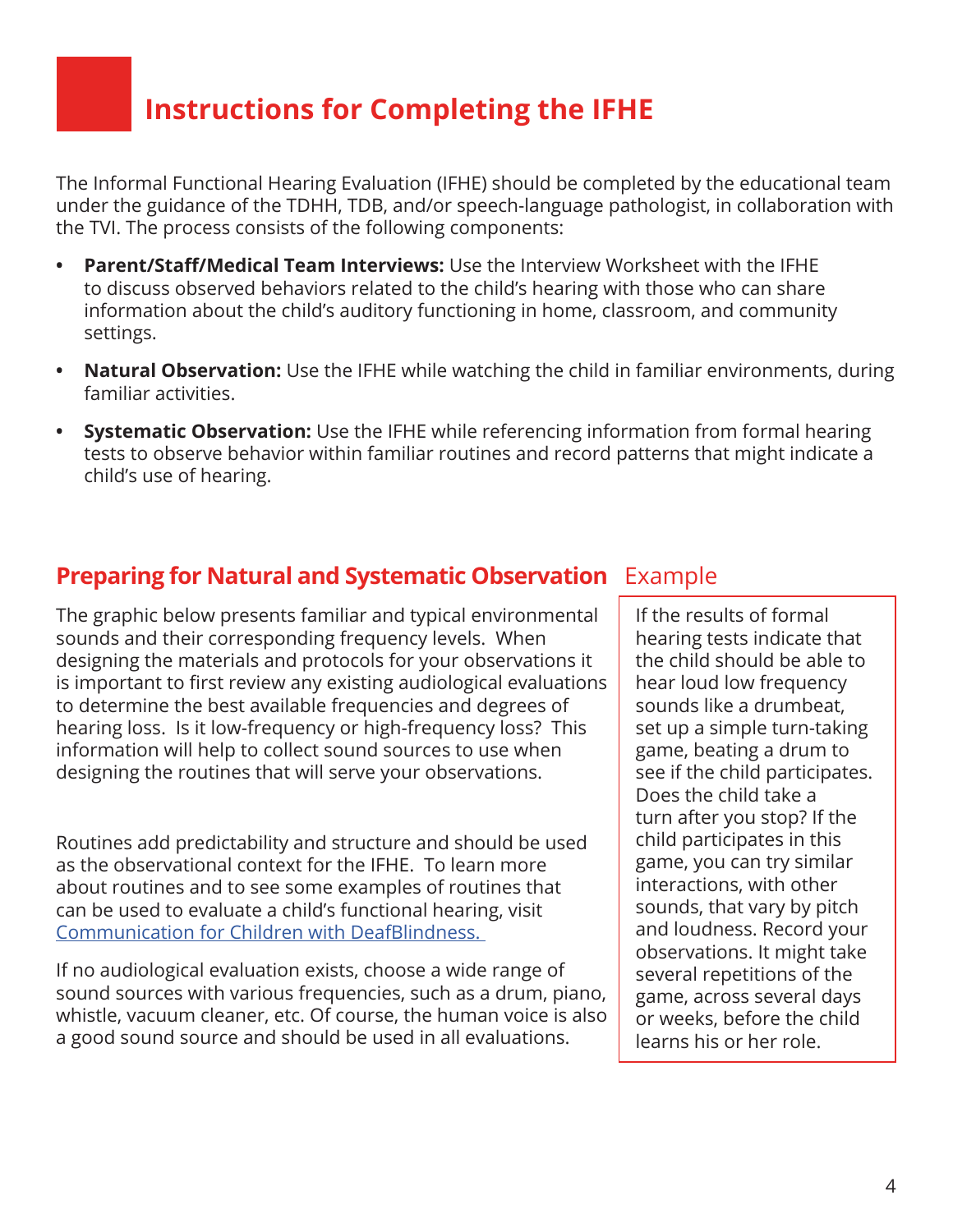# **Frequency Spectrum of Familiar Sounds**



Frequency Spectrum of Familiar Sounds showing frequencies and intensity of various sound sources. Creative Commons image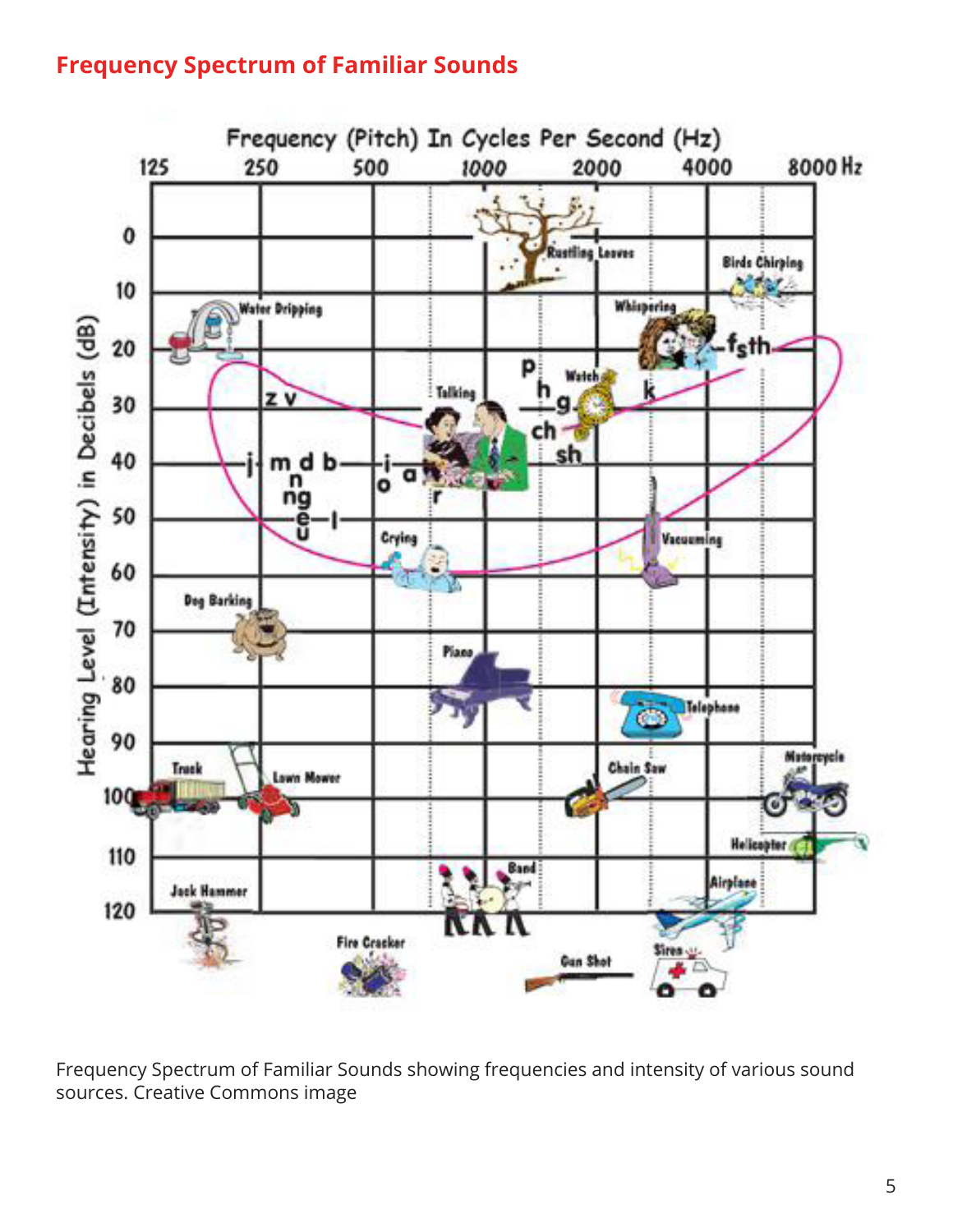# **Determining Strengths & Needs**

After compiling all of the information collected in interviews and observations, the TDHH, TDB, and/or speech-language pathologist should list the student's strengths and needs in the areas of functional hearing to determine whether a referral for formal testing should be made.

- **• Strengths:** Areas of functioning that can be identified and described that demonstrate the child's attention to or understanding of sound.
- **• Needs:** Areas of auditory functioning in which the student appears to demonstrate difficulty due to lack of auditory training.

# **Instructions for Making Recommendations**

Accommodations and instructional strategies to address functional hearing needs should be detailed in the **Recommendations** section of the report and provided to the IEP team. Recommendations should address the effects that a combined vision and hearing loss will have on the child's ability to access instruction and environmental information. If possible, share the results of the IFHE with the audiologist prior to a formal hearing screening.

- Recommendations can be included in the students' Communication Evaluation and/or the Learning Media Assessment.
- Recommendations can be used to help design instructional strategies and an optimal learning environment before beginning a phase of diagnostic teaching. Strategies include specific focus on connecting sound sources to the person or object producing the sound during familiar activities and routines.
- Recommendations can be used to develop a comprehensive list of accommodations to be implemented by the IEP team.
- Recommendations from the IFHE can be used in documenting student progress, implementing auditory training strategies, and applying information gained from formal testing results, thereby assisting the IEP team in determining whether a child meets eligibility for deafblindness.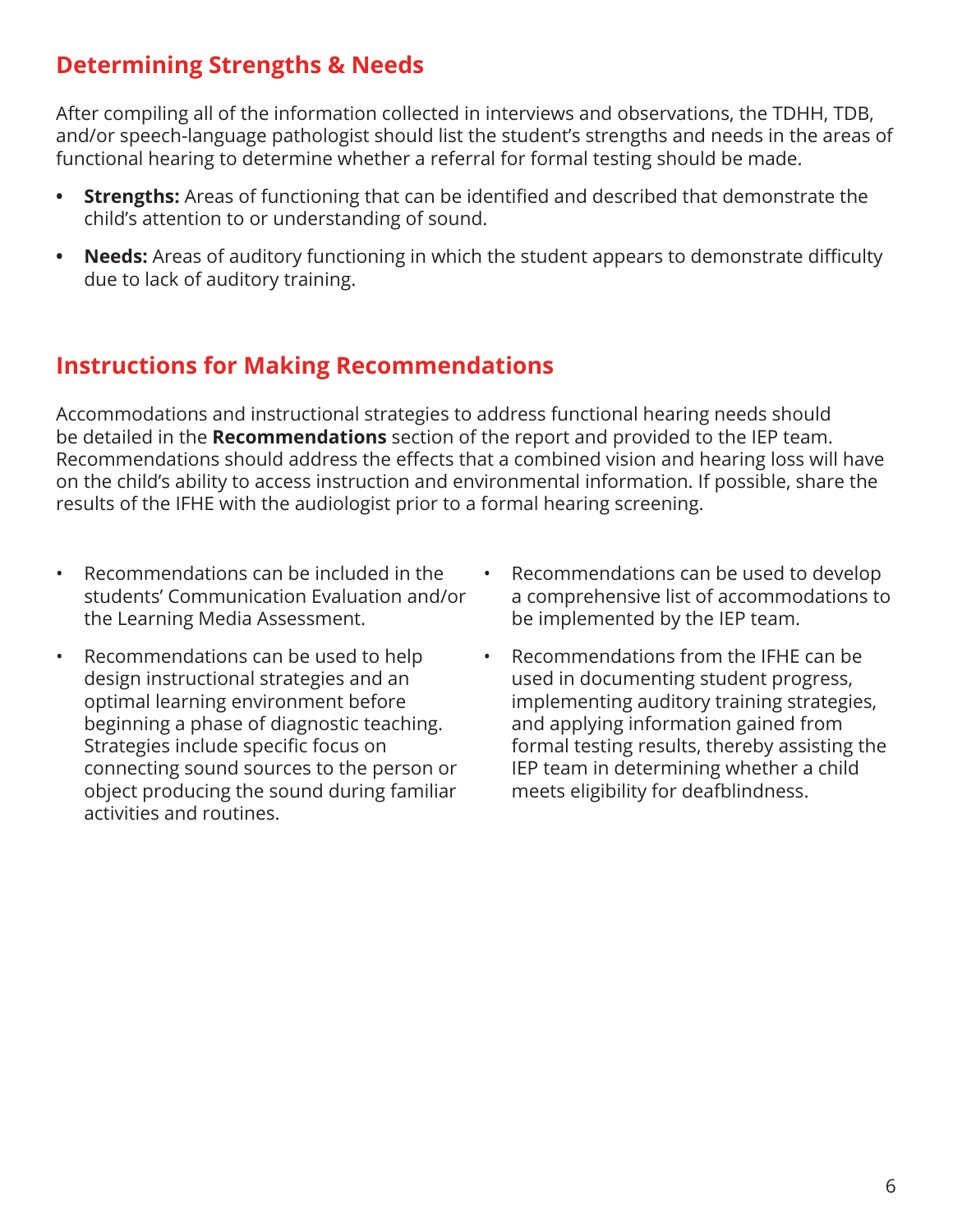# **Using the IFHE: Interview & Observation**

### **Interview Worksheet**

It is important to collect information from those who know how the child typically functions. This can include parents/caregivers, educational staff or members of the medical team. Use the questions and spaces below to record information from your interview(s).

- 1. What sounds do you think the child hears?
- 2. What reactions or behaviors make you think the child is hearing the sound?
- 3. Does the child seem to associate a particular sound with a person or activity? (For example, the sound of the garage door opening causes the child to get excited because he knows his dad is home.)
- 4. Does the child seem to have any favorite sounds, such as a song, a person's voice, or a sound created by an object or animal?
- 5. Do some sounds seem to frighten or upset the child?
- 6. Do some sounds seem to calm or soothe the child?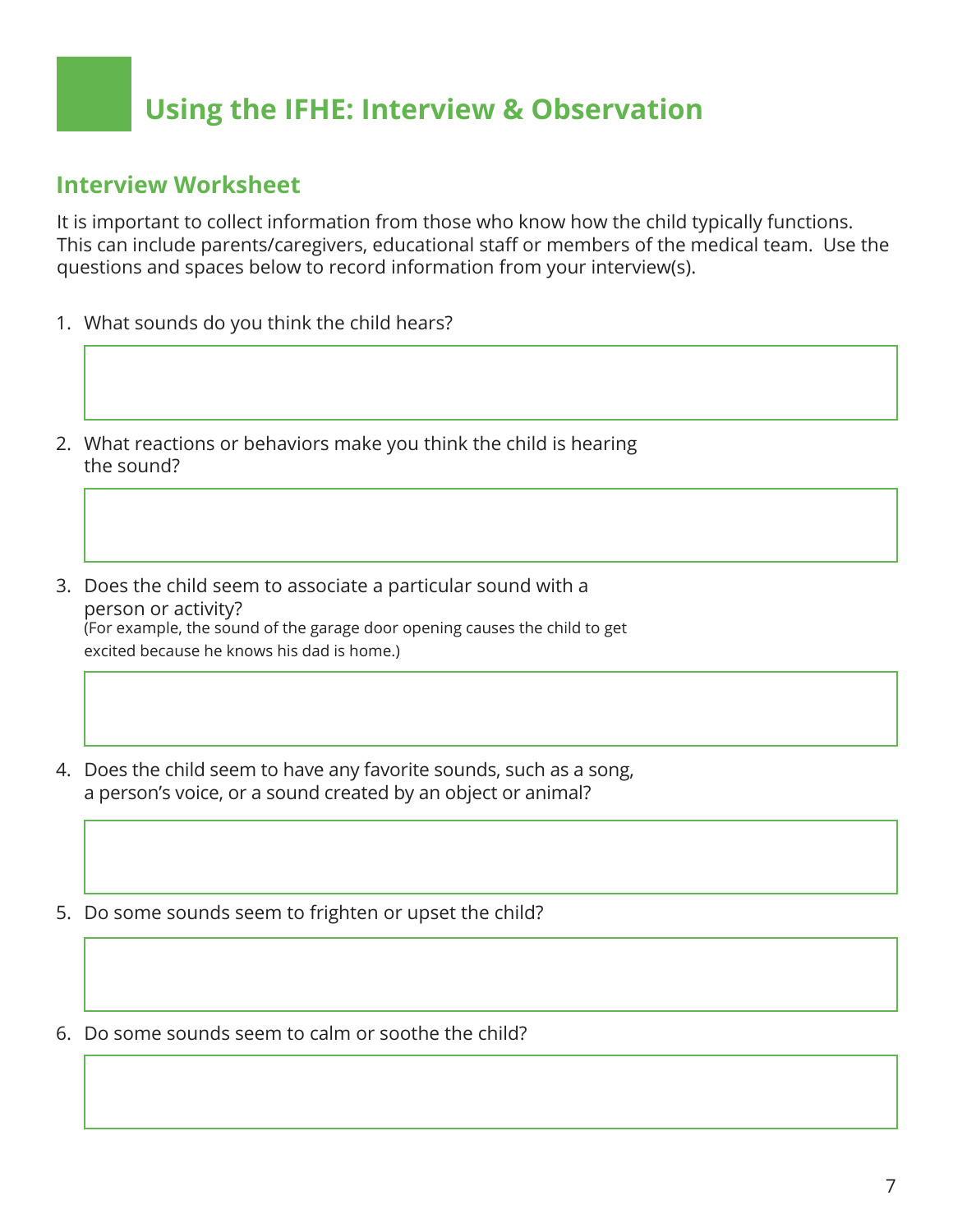- 7. Does the child vocalize? When, and under what conditions?
- 8. Does the child seem to respond to his/her name under most conditions?
- 9. Does the child respond to other phrases under most conditions?
- 10.Do you think there are sounds the child does not hear? Why?
- 11.Does the child have a history of ear infections?
- 12.Does/did anyone in the child's family have a hearing loss?
- 13.Has the child been treated with medicines for major infections, cancer, etc.?



Go the Report Summary (page 17). Record information from your interviews on the section labeled Interview Worksheets.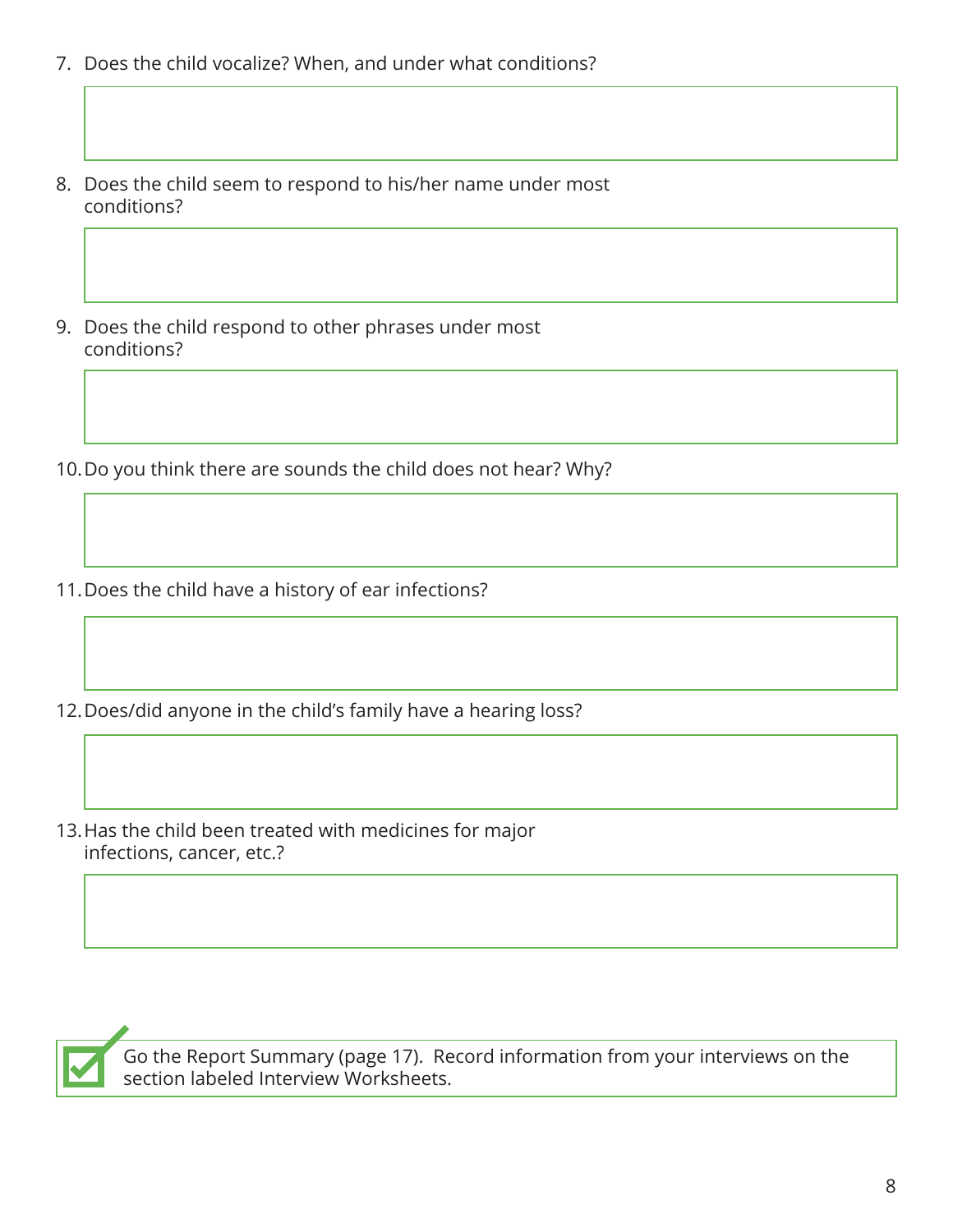# **Notes from Parent/Staff/Medical Team Interviews**

Use the space below for any additional notes or summaries.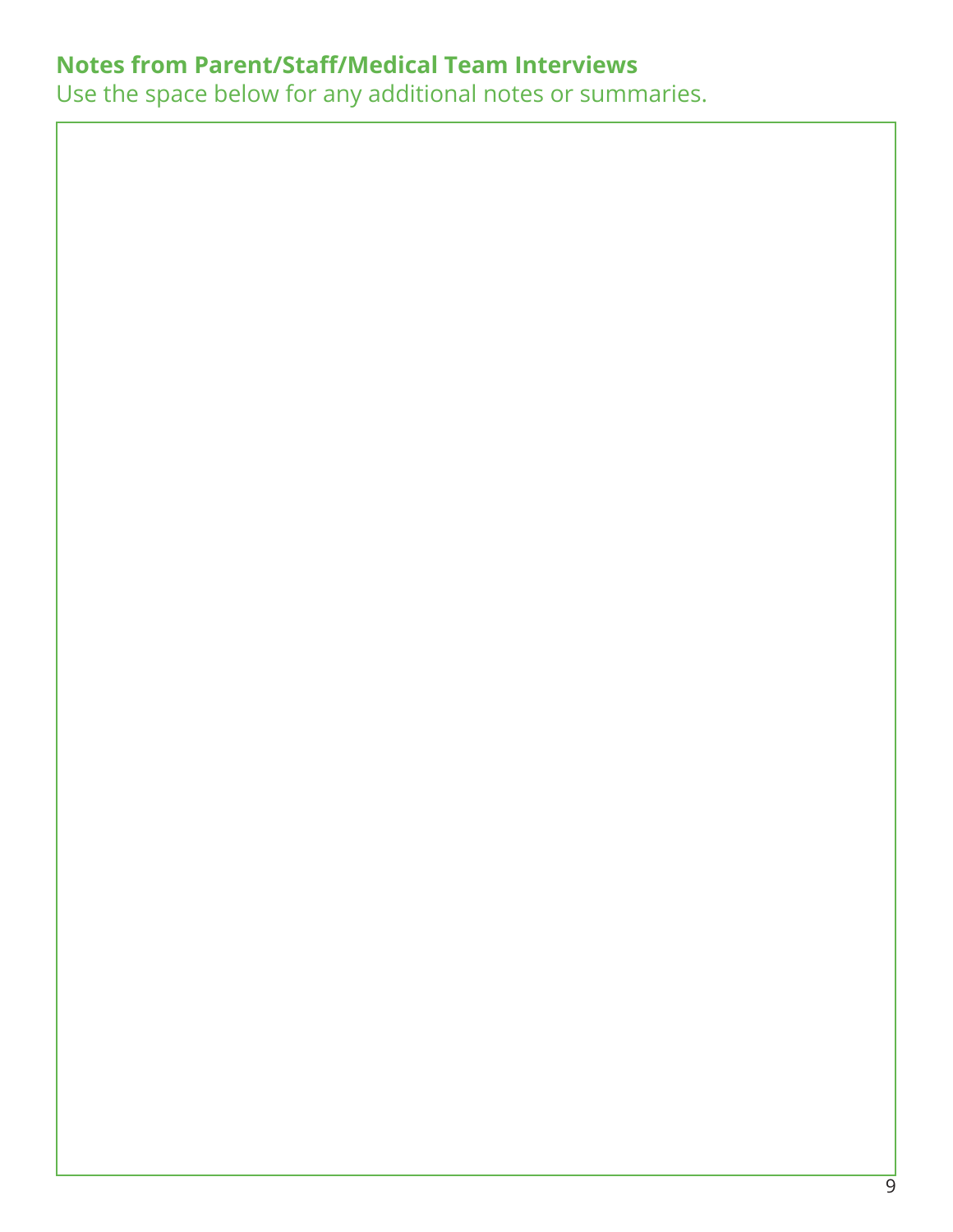# **Observation Checklist**

- Review existing documentation, including notes from the Parent/Medical Team Interview, to guide your natural and systematic observations of the student in a variety of settings.
- Use the checklist below to document and make notes on the child's performance in the functional hearing categories listed.
- Record the results of your observations on the Summary Results of Informal Observations (p. 15) section of the report summary.

Student Name: Date Observed:

Briefly describe the child's state of awareness at the time of the assessment (e.g., excited, sleepy, highly aroused, agitated):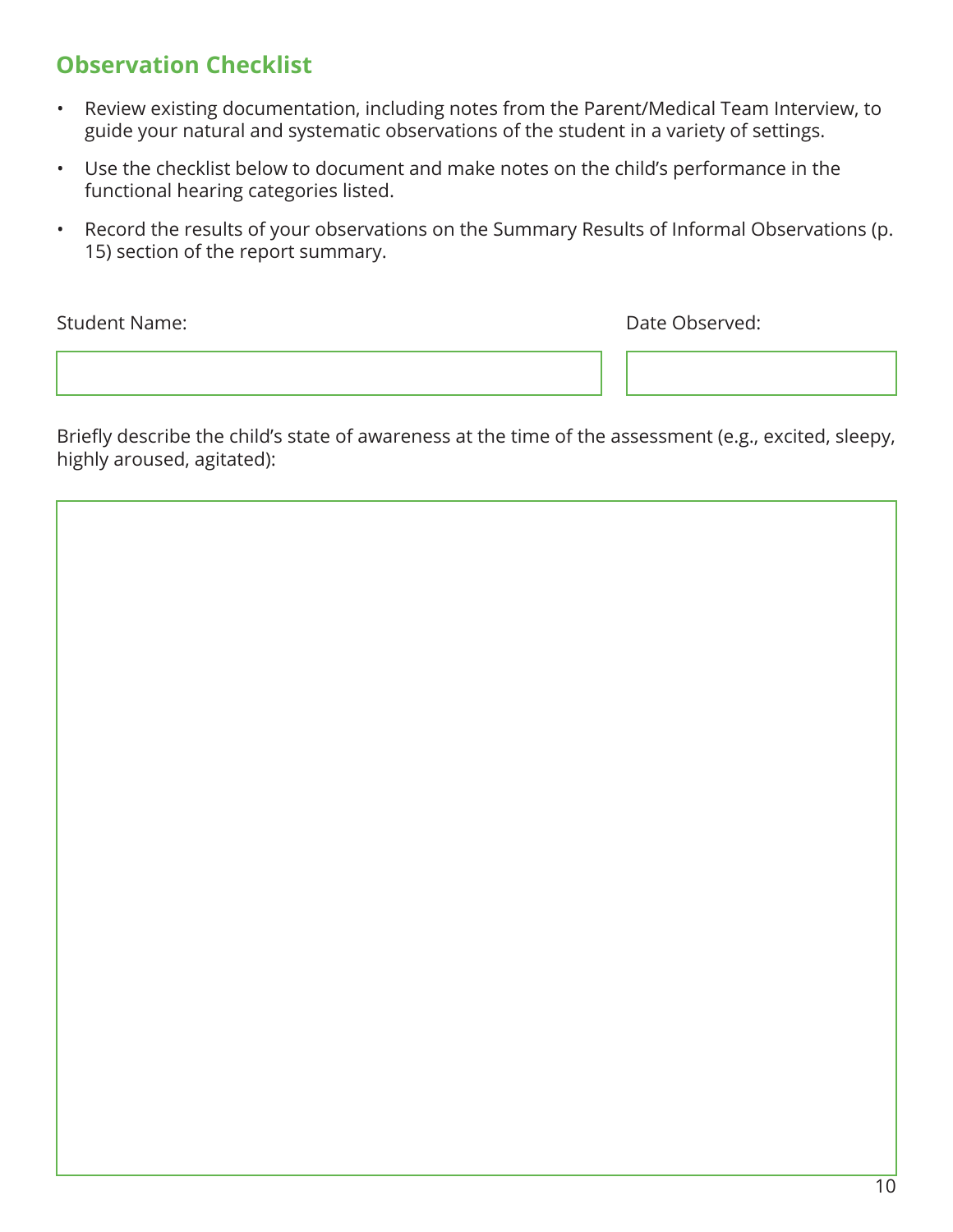# **General Functioning and Awareness**

1. Does the child show any awareness of any sensory information (visual, tactual, etc.)? How do you know this?

#### **DESCRIBE**

2. Does the child show any awareness of auditory information? How do you know this? (Example: Does the child demonstrate an association between movement cues and a pleasurable auditory stimulus or activity?)

- a. Contextual—Familiar sounds in a familiar routine/environment
- b. Out of context—Familiar sounds in an unfamiliar routine/environment
- c. Novel—New sounds in a familiar context/environment
- d. Novel/unfamiliar—New sounds in an unfamiliar context/environment

#### **DESCRIBE**

### **Sound is Meaningful**

| 3. Does the child attend to and associate auditory stimuli with<br>their sources? | . |  |
|-----------------------------------------------------------------------------------|---|--|
| <b>DESCRIBE</b>                                                                   |   |  |
|                                                                                   |   |  |

4. Does the child show anticipation of an event or recognition of a person or object through the use of hearing? (Example: The child giggles and claps her hands at the sound of her mother's voice in another room or the music produced by a favorite toy hidden from view.)

| YES | N0 |
|-----|----|
|     |    |
|     |    |
|     |    |

**NO**

**YES**

**YES NO**

**NO**

**YES**

a. In familiar context

b. In unfamiliar context

#### **DESCRIBE**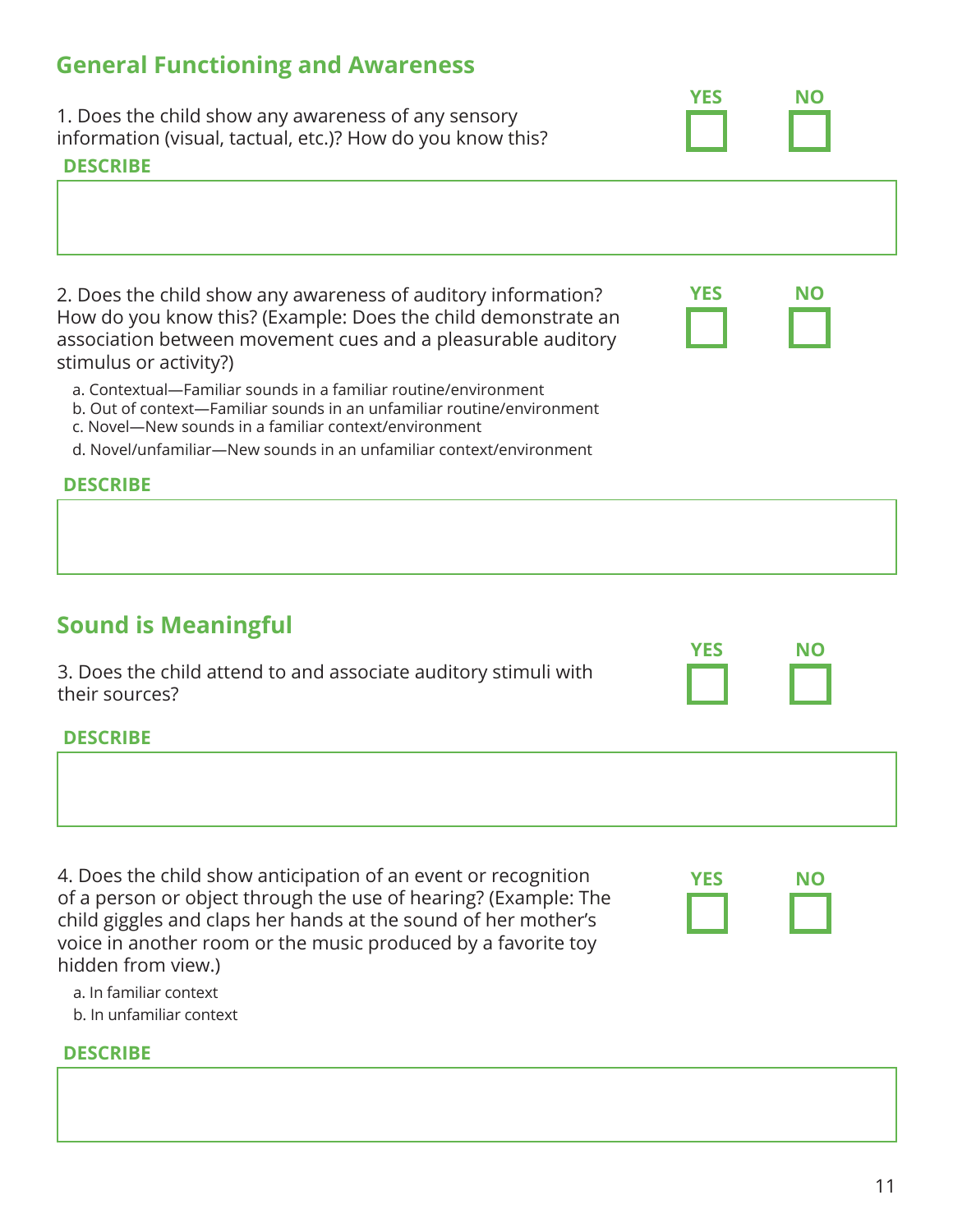# **Auditory Patterning**

5. Does the child show awareness of the start and cessation of sounds?

#### **DESCRIBE**

|                                                                                            | <b>YES</b> | <b>NO</b> |
|--------------------------------------------------------------------------------------------|------------|-----------|
| 6. Is there a difference in performance based on type of sound?<br>a. Pitch (high vs. low) |            |           |
| b. Rhythm (simple vs. complex)<br>c. Intensity (loud vs. soft)                             |            |           |
| d. Duration (short vs. long)                                                               |            |           |
| e. Distance (near vs. far)<br>f. Movement (moving toward vs. away from)                    |            |           |
| g. Vowel sounds (in isolation)<br>h. Consonant sounds (in isolation)                       |            |           |
|                                                                                            |            |           |

**YES NO**

- i. Sound source (voice vs. environmental)
- j. Male vs. female voices
- k. Familiar vs. unfamiliar voices
- l. Specific type(s) of music
- m. Specific instrument(s)

#### **DESCRIBE**

| 7. Is there a difference in behavior based on environment?<br>a. Quiet vs. noisy<br>b. Places with high levels of reverberation vs. places where reverberation is<br>dampened (e.g., gym vs. carpeted classroom)<br>c. Places with competing vocal and environmental sounds (e.g., teacher's<br>voice when AC turns on)<br>d. Places with competing sensory information (lights, smells, etc.)<br><b>DESCRIBE</b> | <b>YES</b> | NΟ        |    |
|-------------------------------------------------------------------------------------------------------------------------------------------------------------------------------------------------------------------------------------------------------------------------------------------------------------------------------------------------------------------------------------------------------------------|------------|-----------|----|
|                                                                                                                                                                                                                                                                                                                                                                                                                   |            |           |    |
| 8. Is there a delay in response? (latency)<br>a. In quiet environments (e.g., carpeted room with little to no extraneous<br>conversation, empty playground far removed from traffic noise)<br>b. In noisy environments (e.g., gym, cafeteria, tiled classroom with multiple<br>sound-emitting electronic devices and conversations)<br>c. In familiar context<br>d. In unfamiliar context                         | <b>YES</b> | <b>NO</b> |    |
|                                                                                                                                                                                                                                                                                                                                                                                                                   |            |           | 12 |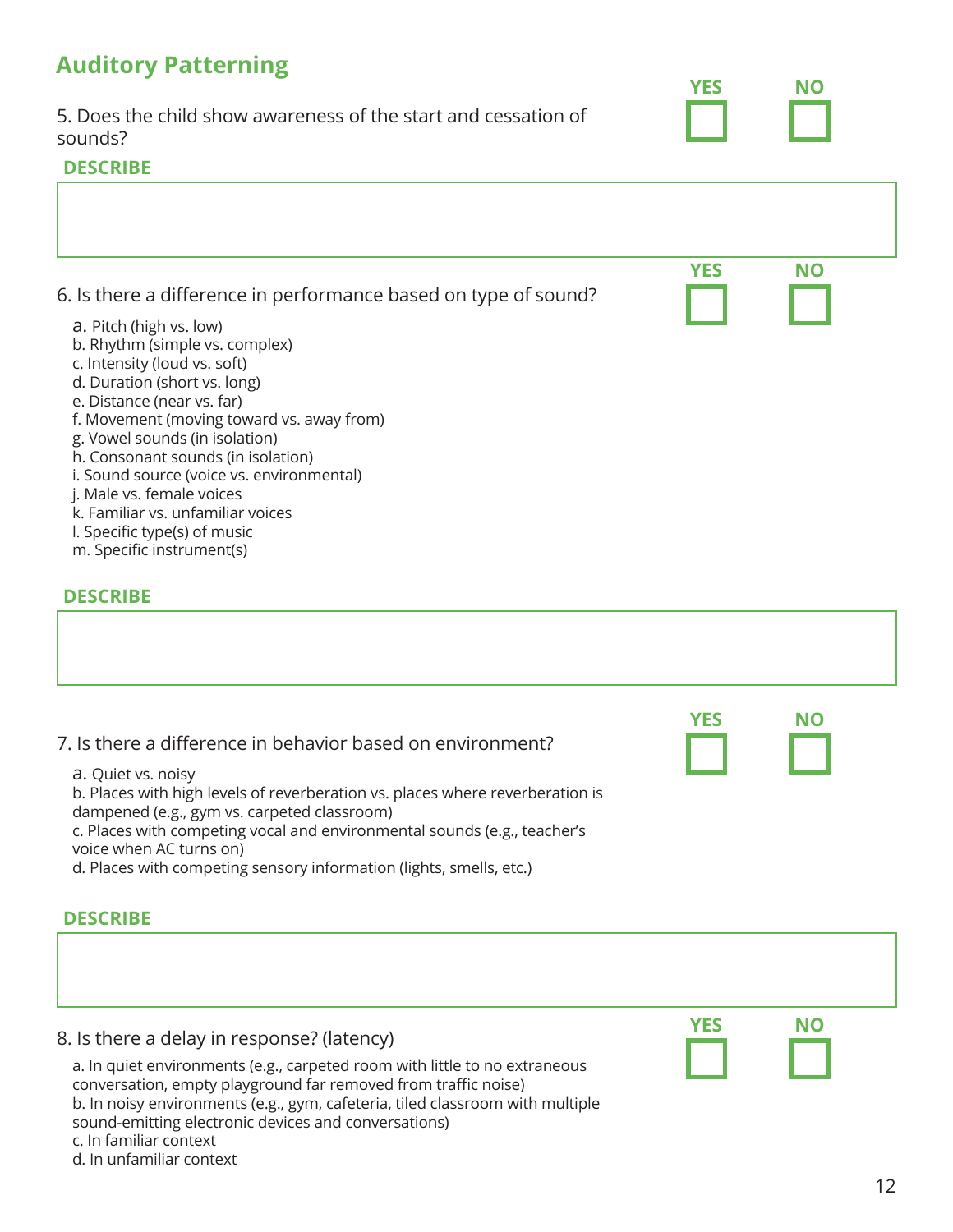

**YES NO**

9. Are there different responses based on the child's bio-behavioral state or at various times of day?

- a. Before or after a meal
- b. Before or after medication
- c. Time of day
- d. Quiet alert or active alert vs. fussy or agitated

#### **DESCRIBE**

10. Does the child recognize when an adult mimics his/her vocalizations? (Example: The child stops moving or vocalizing when an adult attempts to mimic his vocalizations. The child then responds by repeating his previous vocalization.)

- a. Familiar adult with familiar pattern
- b. Unfamiliar adult with familiar pattern
- c. Familiar adult with random pattern
- d. Unfamiliar adult with random pattern

#### **DESCRIBE**

| 11. Does the child try to mimic familiar vocal patterns?                                                                                                                      | <b>YES</b> | NΟ |
|-------------------------------------------------------------------------------------------------------------------------------------------------------------------------------|------------|----|
| a. Mimics rhythm<br>b. Mimics pitch<br>c. Mimics yowel sounds<br>d. Mimics consonant sounds<br>e. Mimics animal sounds or funny sounds<br>f. Mimics line from a song or rhyme |            |    |

#### **DESCRIBE**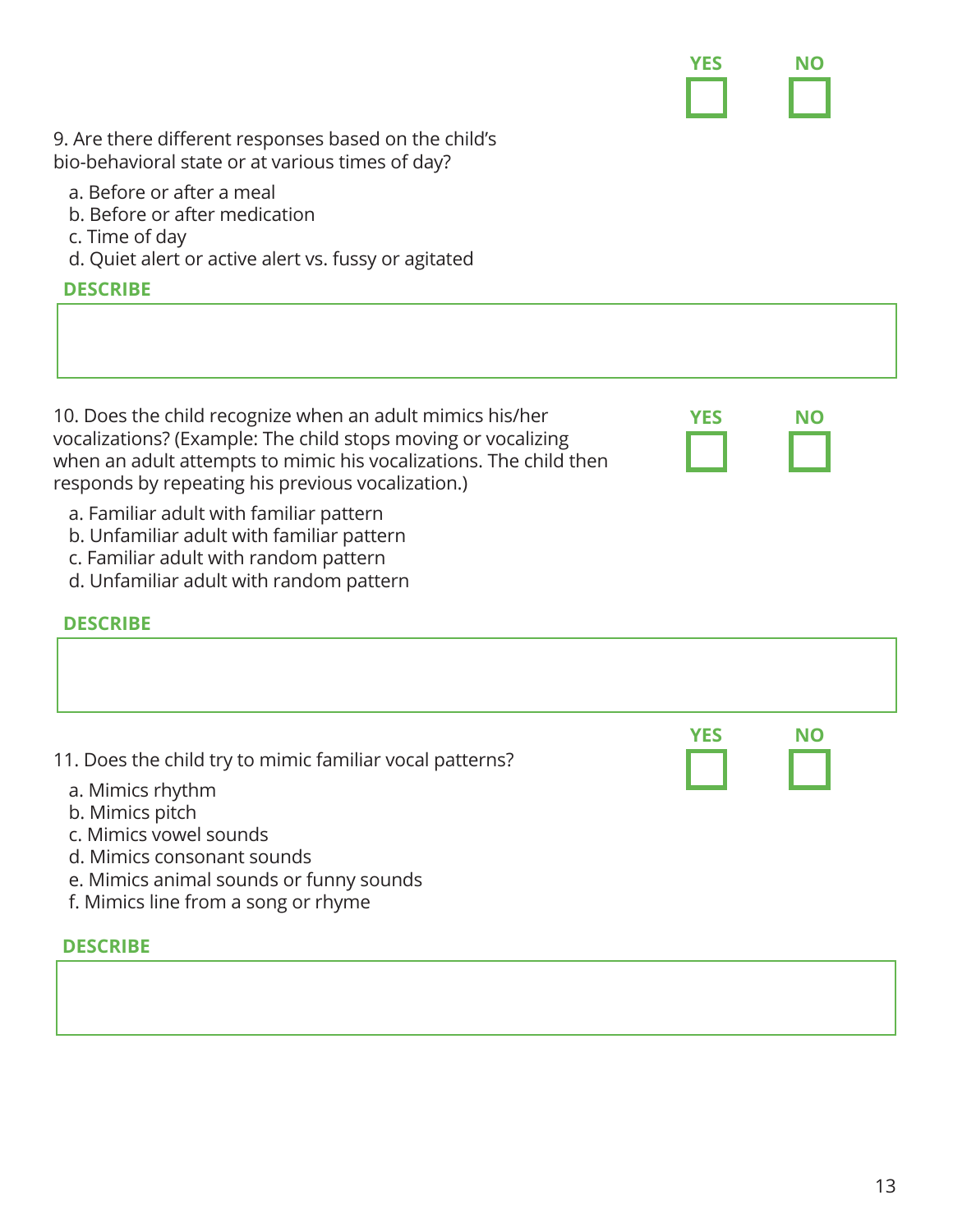| <b>Sound as Meaning</b><br>12. Does the child startle to sound but otherwise not pay much<br>attention? (reflexive awareness)<br><b>DESCRIBE</b> | <b>YES</b> | NΟ        |
|--------------------------------------------------------------------------------------------------------------------------------------------------|------------|-----------|
|                                                                                                                                                  |            |           |
| 13. Does sound help the child enter and maintain a quiet alert<br>or active alert state? (self-regulation)<br><b>DESCRIBE</b>                    | <b>YES</b> | <b>NO</b> |
|                                                                                                                                                  |            |           |
| 14. Are there sounds that make the child fussy or agitated?<br><b>DESCRIBE</b>                                                                   | <b>YES</b> | <b>NO</b> |
|                                                                                                                                                  |            |           |
| <b>Localization</b><br>15. Does the child turn toward, move toward, or reach for a<br>sound source?                                              | <b>YES</b> | <b>NO</b> |
| a. Familiar object or environmental sound                                                                                                        |            |           |
| b. Unfamiliar object or environmental sound                                                                                                      |            |           |
| c. Familiar human voice                                                                                                                          |            |           |
| d. Unfamiliar human voice                                                                                                                        |            |           |
| <b>DESCRIBE</b>                                                                                                                                  |            |           |
|                                                                                                                                                  |            |           |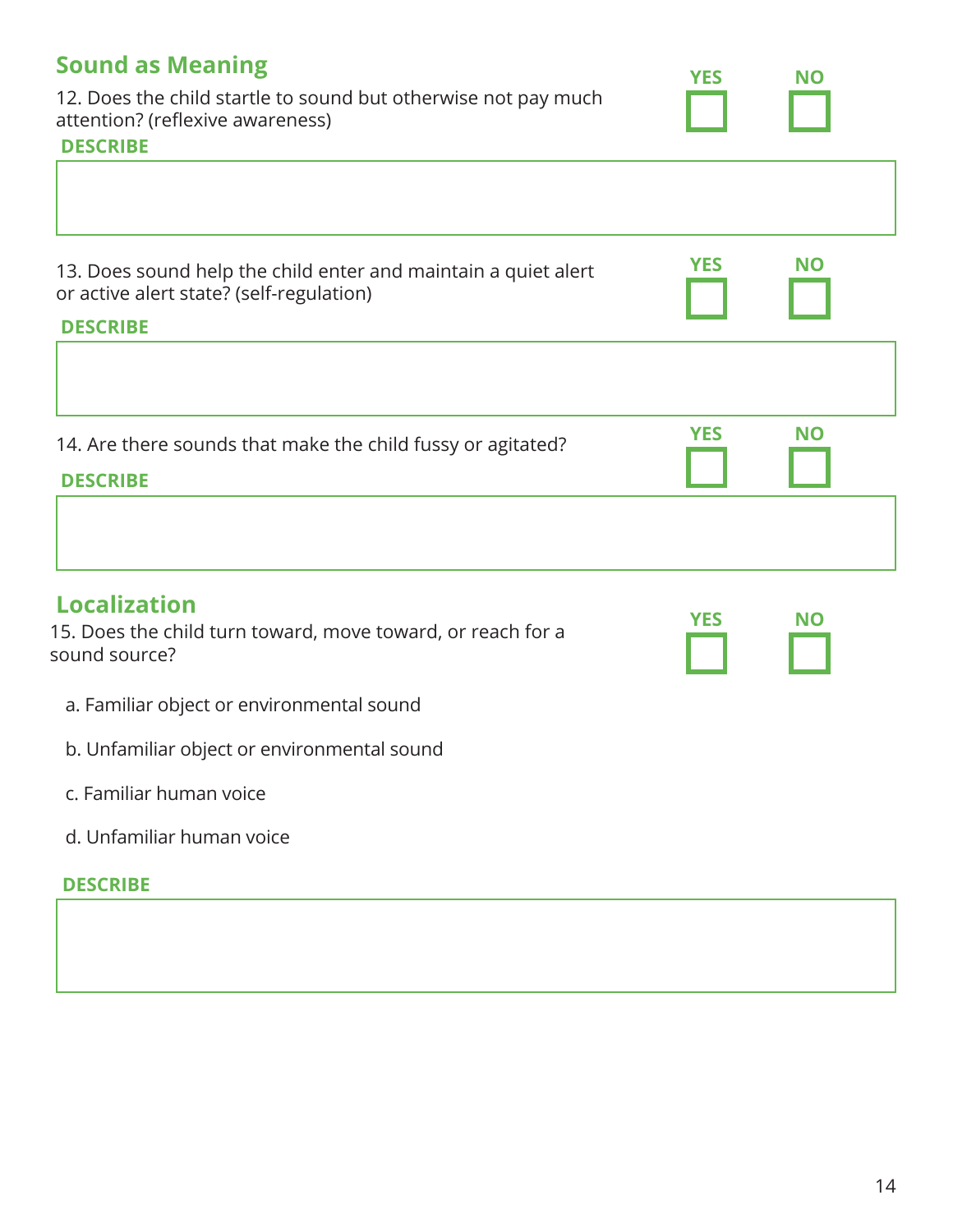# **Auditory Feedback**

16. Does the child enjoy making noise, either with his or her mouth, by activating switches, hitting two objects together, playing musical instruments, etc.?

#### **DESCRIBE**

Г

| 17. Does the child vocalize when amplification is turned on?<br>(Example: The child consistently giggles or makes a "shhh" or<br>"he" sound when amplification is engaged.)<br><b>DESCRIBE</b> | <b>YES</b> | <b>NO</b> |  |
|------------------------------------------------------------------------------------------------------------------------------------------------------------------------------------------------|------------|-----------|--|
|                                                                                                                                                                                                |            |           |  |
| 18. Does the child vocalize in response to others' vocal play?<br><b>DESCRIBE</b>                                                                                                              | <b>YES</b> | <b>NO</b> |  |
|                                                                                                                                                                                                |            |           |  |

| <b>Short-Term Auditory Memory</b><br>19. Does the child associate a particular sound with a particular<br>event?<br><b>DESCRIBE</b> | <b>YES</b> | <b>NO</b> |  |
|-------------------------------------------------------------------------------------------------------------------------------------|------------|-----------|--|
|                                                                                                                                     |            |           |  |
| 20. Does the child attempt to repeat familiar vocal sequences or<br>sounds?                                                         | <b>YES</b> | <b>NO</b> |  |
| <b>DESCRIBE</b>                                                                                                                     |            |           |  |

**YES NO**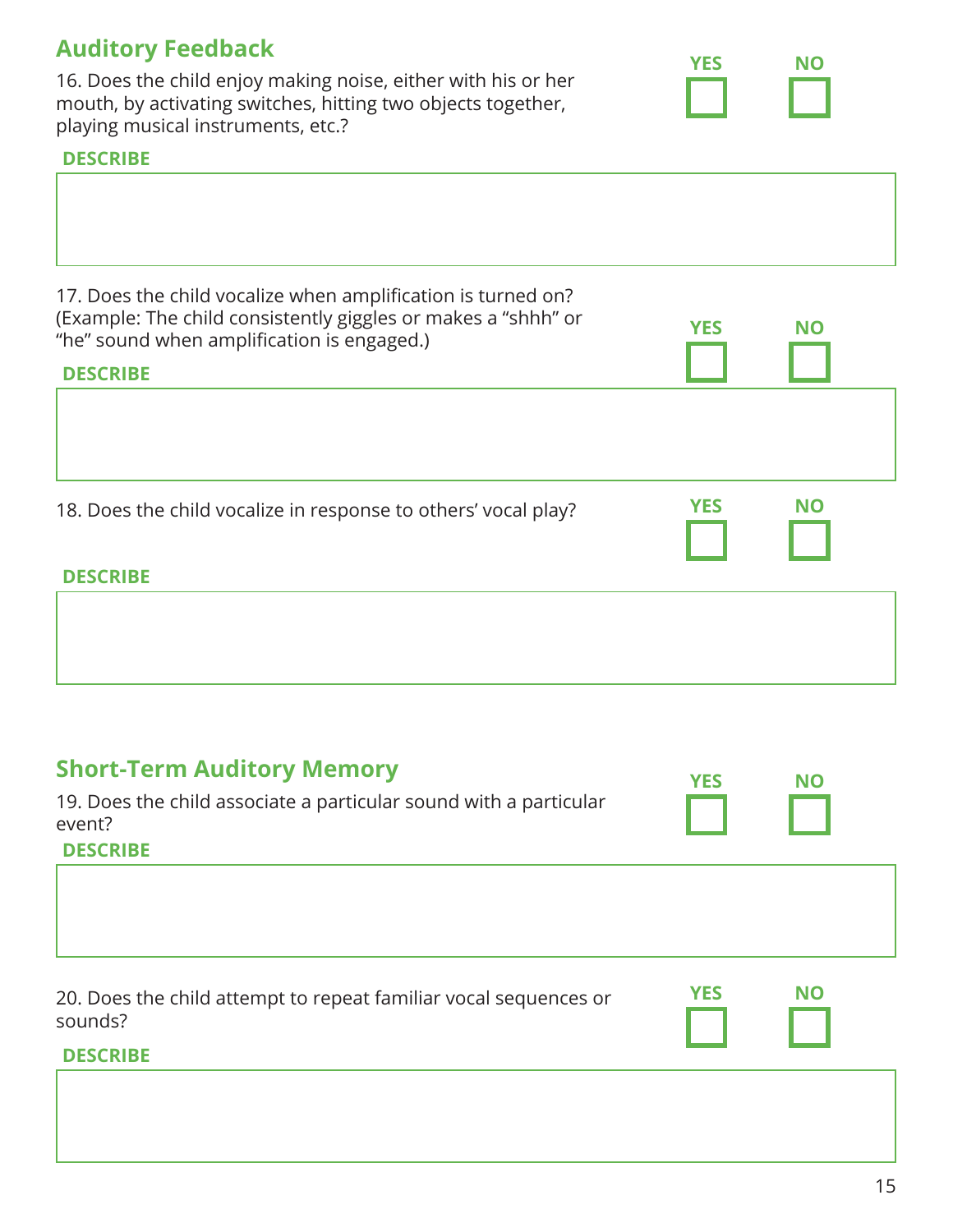| <b>Linguistic Auditory Processing</b><br>21. Does the child recognize any common words, especially his/<br>her name?<br><b>DESCRIBE</b> | <b>YES</b> | <b>NO</b> |  |
|-----------------------------------------------------------------------------------------------------------------------------------------|------------|-----------|--|
|                                                                                                                                         |            |           |  |
| 22. Does the child try to use any sounds consistently to<br>communicate?<br><b>DESCRIBE</b>                                             | <b>YES</b> | <b>NO</b> |  |
|                                                                                                                                         |            |           |  |

# **Notes from Natural and Systematic Observation**

These notes should help you in preparing the final report

| Summary impressions of auditory functioning: | Recommendations for student in an<br>educational setting: |
|----------------------------------------------|-----------------------------------------------------------|
|                                              |                                                           |
|                                              |                                                           |
|                                              |                                                           |
|                                              |                                                           |
|                                              |                                                           |
|                                              |                                                           |
|                                              |                                                           |
|                                              |                                                           |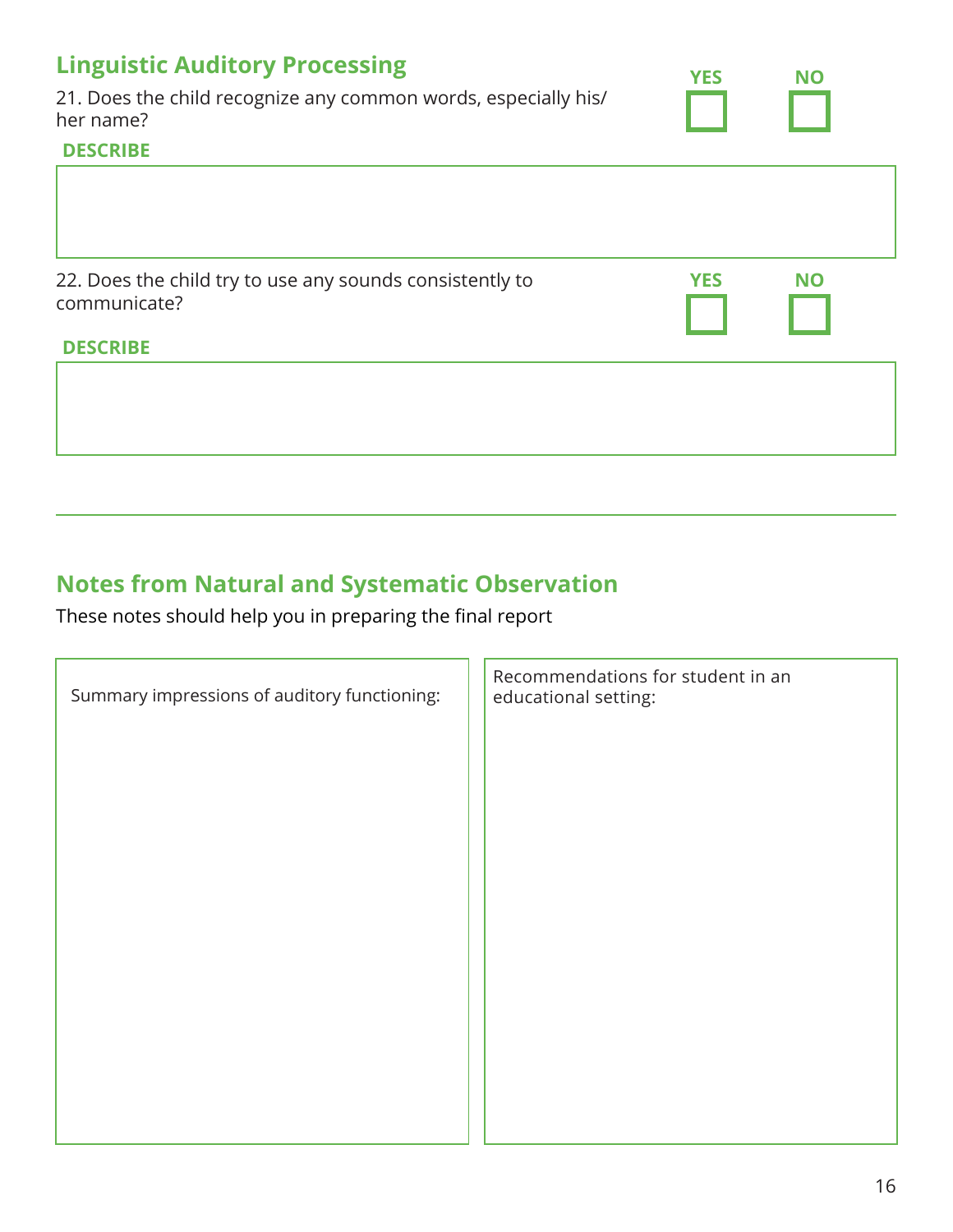# **Putting It All Together: Report Summary**

### **Report Summary**

The IFHE Report Summary is an opportunity to organize information from the inventory as well as information from interviews, information observations or other formal testing and assessments. The report summary can also serve as place to gather all medical and formal audiological information into one document.

### **Interview Worksheets**

Use the space below to summarize information collected from the interviews.

| <b>Family/caregiver:</b> | Staff: | <b>Medical Team:</b> |
|--------------------------|--------|----------------------|
|                          |        |                      |
|                          |        |                      |
|                          |        |                      |
|                          |        |                      |
|                          |        |                      |
|                          |        |                      |
|                          |        |                      |
|                          |        |                      |
|                          |        |                      |
|                          |        |                      |
|                          |        |                      |
|                          |        |                      |

### **General History**

Etiology:

Cause of vision loss: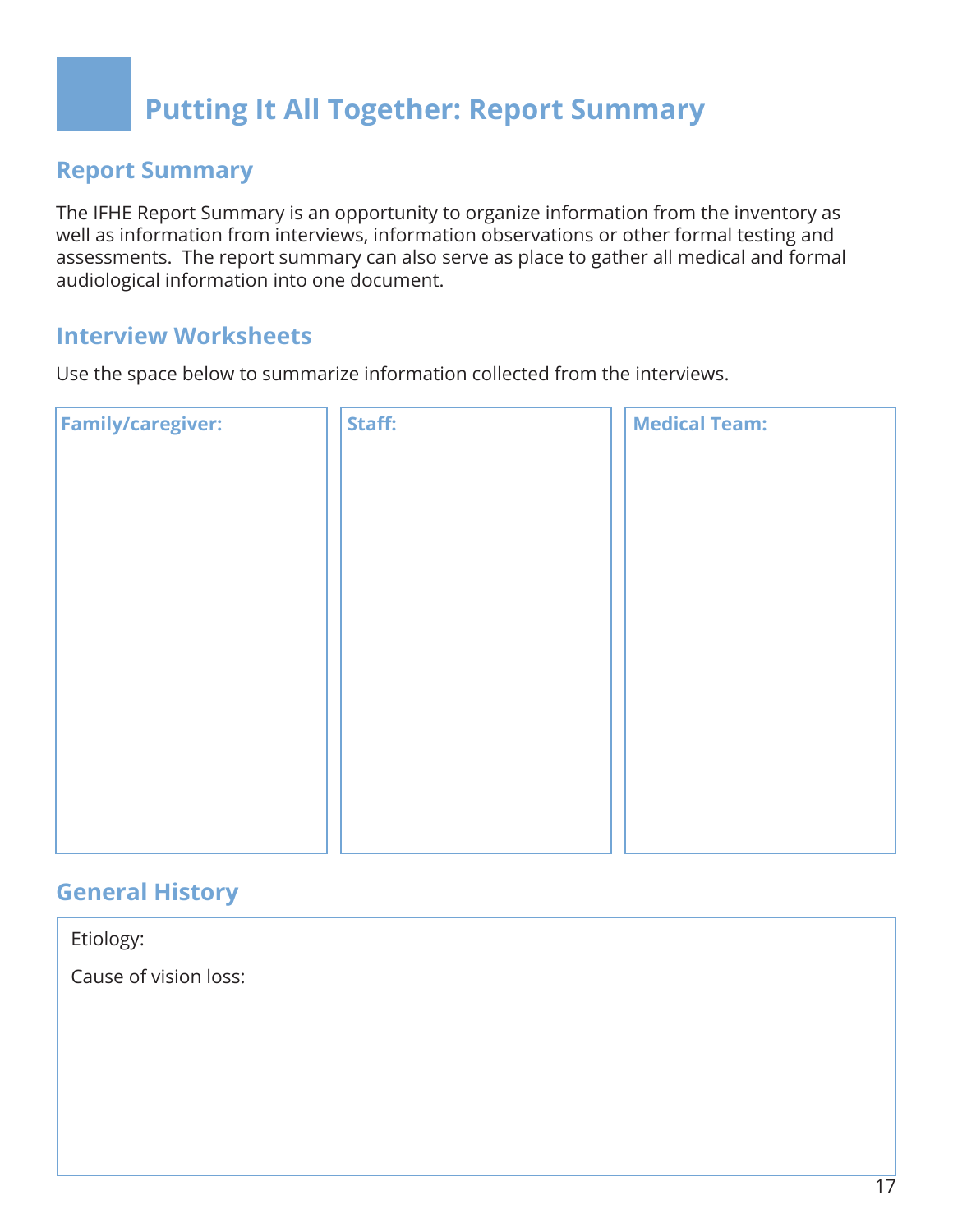# **Audiological Information**

History of middle ear infections: History of hearing loss in family: History of treatment with ototoxic drugs: Results of ENT report: Appearance of ears: Results of unaided testing: Results of aided testing: Implications of hearing loss: Prescribed listening devices: Listening devices child currently wears/uses:

# **Other Medical Information**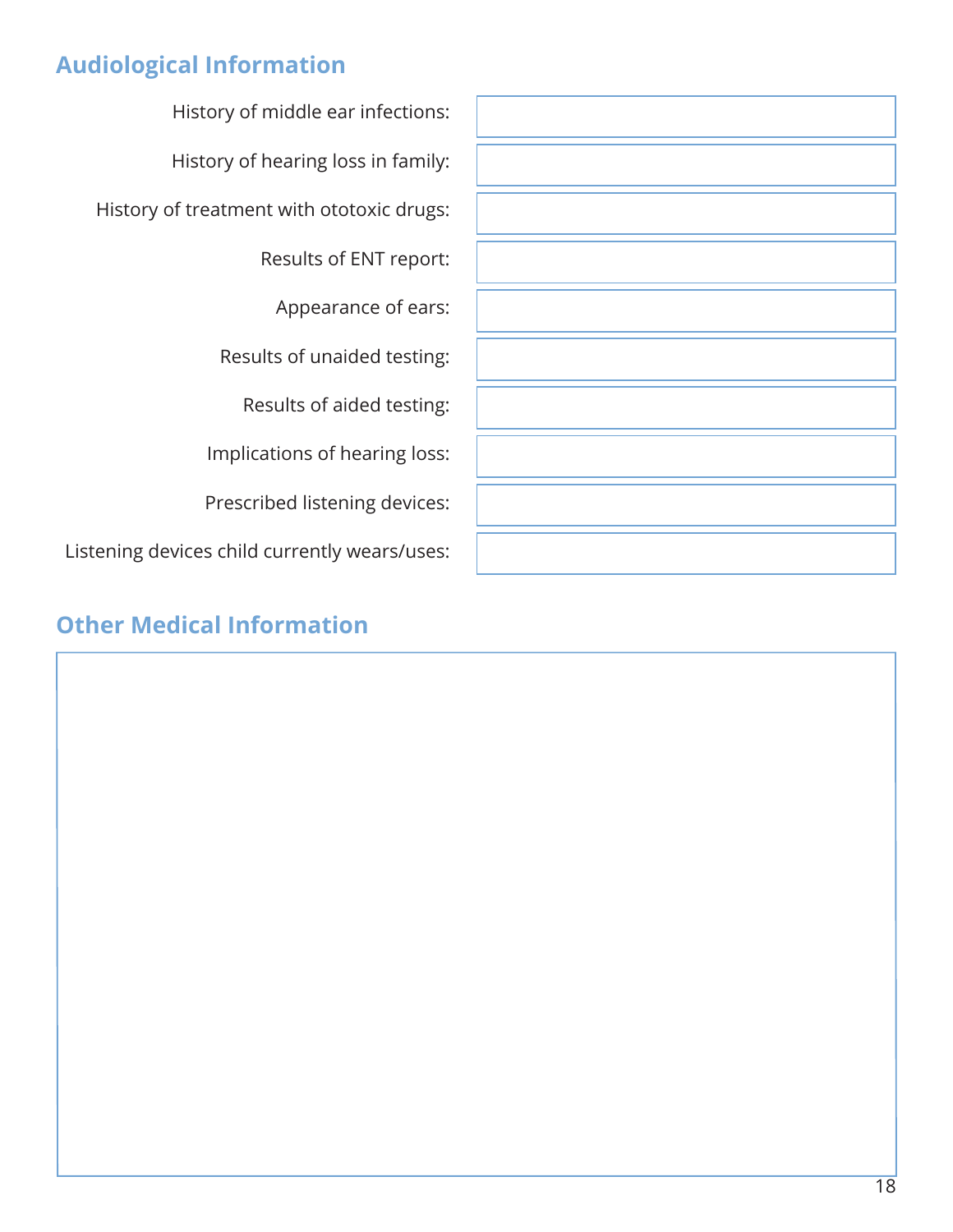# **Summary Results & Recommendations of the IFHE**

# **Summary Results of Formal Testing and Assessment**

#### **Formal Test Results:**

| Speech: |                |  |  |  |
|---------|----------------|--|--|--|
|         |                |  |  |  |
|         |                |  |  |  |
|         |                |  |  |  |
|         | Communication: |  |  |  |

# **Summary Results and Recommendations of the IFHE**

#### **Observation Checklist (pp 7-16)**

19 General Functioning and Awareness: Sound Is Meaningful: Auditory Patterning: Sound As Meaning: Localization: Auditory Feedback: Short-Term Auditory Memory: Linguistic Auditory Processing: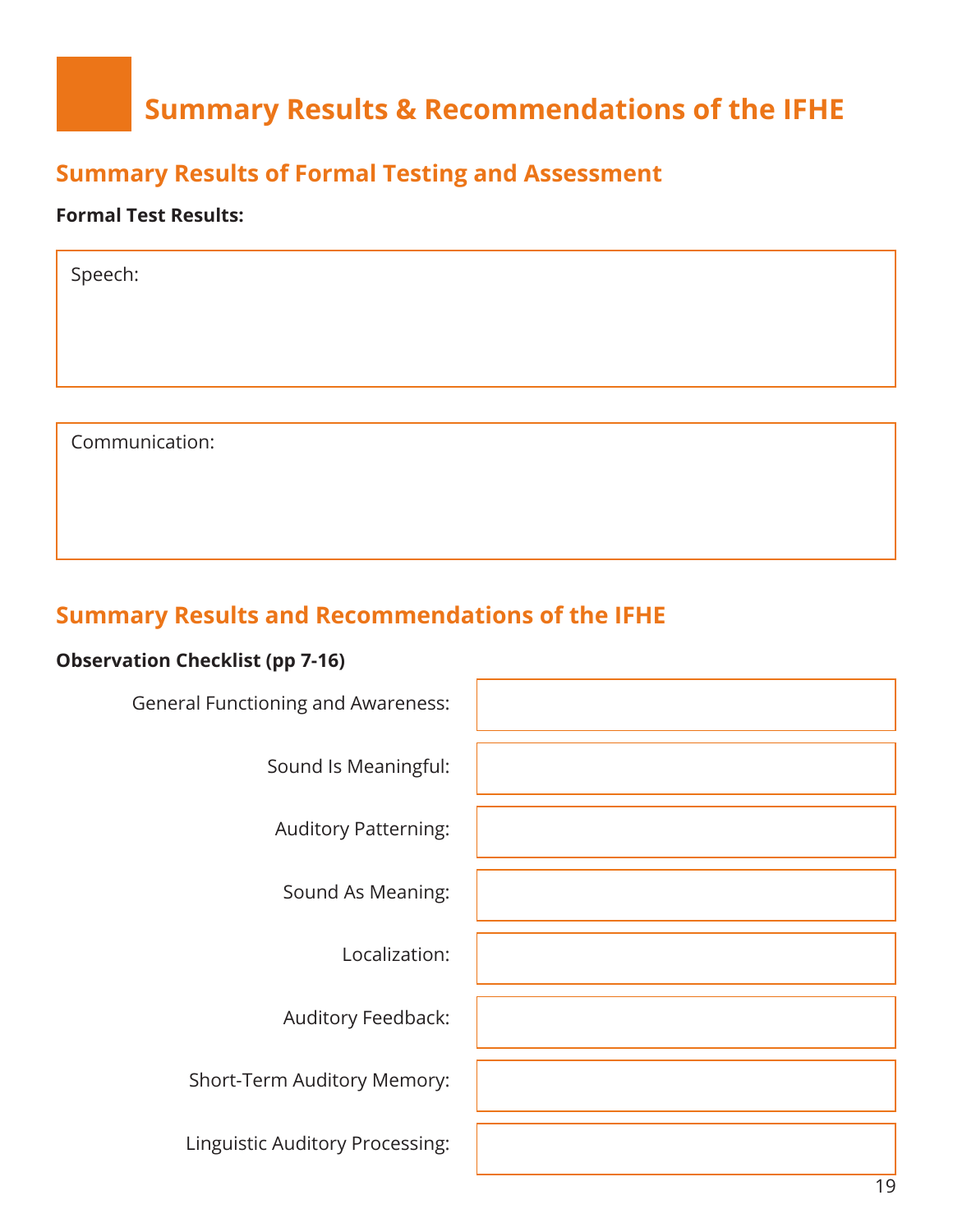# **Auditory Strengths:**

### **Auditory Needs:**

**Recommendations Related to Hearing in Instructional Settings:**